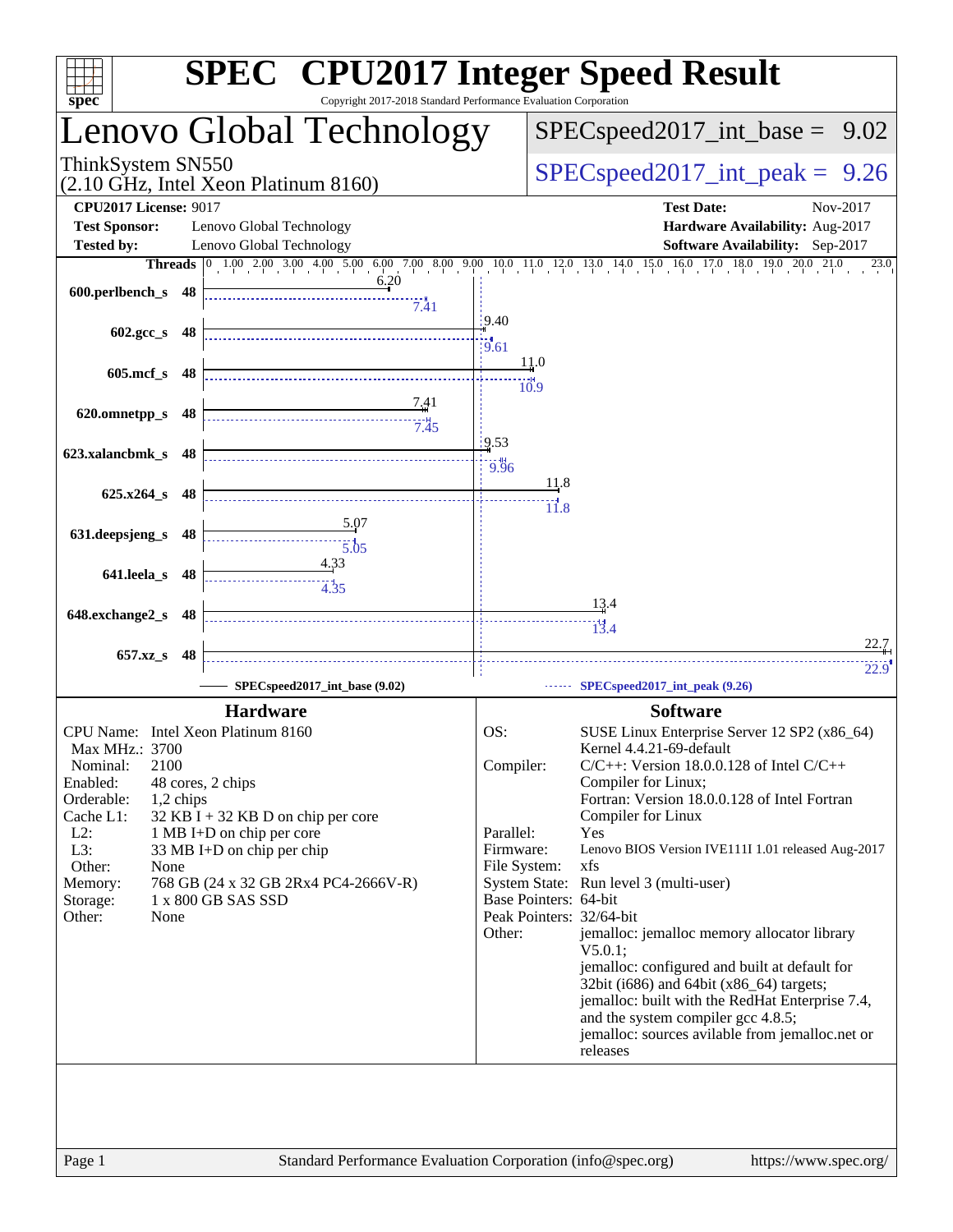

# Lenovo Global Technology

(2.10 GHz, Intel Xeon Platinum 8160)

ThinkSystem SN550  $SPEC speed2017$  int peak = 9.26  $SPECspeed2017\_int\_base = 9.02$ 

**[Test Sponsor:](http://www.spec.org/auto/cpu2017/Docs/result-fields.html#TestSponsor)** Lenovo Global Technology **[Hardware Availability:](http://www.spec.org/auto/cpu2017/Docs/result-fields.html#HardwareAvailability)** Aug-2017 **[Tested by:](http://www.spec.org/auto/cpu2017/Docs/result-fields.html#Testedby)** Lenovo Global Technology **[Software Availability:](http://www.spec.org/auto/cpu2017/Docs/result-fields.html#SoftwareAvailability)** Sep-2017

**[CPU2017 License:](http://www.spec.org/auto/cpu2017/Docs/result-fields.html#CPU2017License)** 9017 **[Test Date:](http://www.spec.org/auto/cpu2017/Docs/result-fields.html#TestDate)** Nov-2017

### **[Results Table](http://www.spec.org/auto/cpu2017/Docs/result-fields.html#ResultsTable)**

|                                    | <b>Base</b>    |                |       |                |       | <b>Peak</b>    |             |                |                |              |                |              |                |              |
|------------------------------------|----------------|----------------|-------|----------------|-------|----------------|-------------|----------------|----------------|--------------|----------------|--------------|----------------|--------------|
| <b>Benchmark</b>                   | <b>Threads</b> | <b>Seconds</b> | Ratio | <b>Seconds</b> | Ratio | <b>Seconds</b> | Ratio       | <b>Threads</b> | <b>Seconds</b> | <b>Ratio</b> | <b>Seconds</b> | <b>Ratio</b> | <b>Seconds</b> | <b>Ratio</b> |
| $600.$ perlbench $\mathsf{S}$      | 48             | 286            | 6.20  | 285            | 6.22  | 288            | 6.17        | 48             | 238            | 7.46         | 240            | 7.41         | 240            | 7.41         |
| $602.\text{gcc}\_\text{s}$         | 48             | 423            | 9.40  | 426            | 9.34  | 423            | 9.41        | 48             | 414            | 9.61         | 415            | 9.60         | 413            | 9.64         |
| $605$ .mcf s                       | 48             | 433            | 10.9  | 429            | 11.0  | 429            | <b>11.0</b> | 48             | 432            | 10.9         | 427            | 11.1         | 432            | <b>10.9</b>  |
| 620.omnetpp_s                      | 48             | 220            | 7.41  | 223            | 7.33  | 218            | 7.47        | 48             | 216            | 7.55         | 219            | 7.45         | 219            | 7.44         |
| 623.xalancbmk s                    | 48             | 149            | 9.49  | 148            | 9.55  | 149            | 9.53        | 48             | 140            | 10.1         | 142            | 9.96         | 143            | 9.92         |
| 625.x264 s                         | 48             | 149            | 11.8  | 149            | 11.8  | 149            | 11.9        | 48             | 149            | 11.8         | 149            | 11.8         | 149            | 1.8          |
| 631.deepsjeng_s                    | 48             | 282            | 5.07  | 283            | 5.07  | 282            | 5.08        | 48             | 285            | 5.03         | 283            | 5.06         | 284            | 5.05         |
| 641.leela s                        | 48             | 394            | 4.33  | 394            | 4.33  | 394            | 4.33        | 48             | 392            | 4.35         | 392            | 4.35         | 392            | 4.35         |
| 648.exchange2_s                    | 48             | 221            | 13.3  | 220            | 13.4  | 220            | 13.4        | 48             | 220            | 13.4         | 222            | 13.2         | 220            | 13.4         |
| $657.xz$ s                         | 48             | 269            | 22.9  | <u> 272</u>    | 22.7  | 273            | 22.7        | 48             | 269            | 22.9         | 270            | 22.9         | 269            | 22.9         |
| $SPECspeed2017$ int base =<br>9.02 |                |                |       |                |       |                |             |                |                |              |                |              |                |              |

**[SPECspeed2017\\_int\\_peak =](http://www.spec.org/auto/cpu2017/Docs/result-fields.html#SPECspeed2017intpeak) 9.26**

Results appear in the [order in which they were run.](http://www.spec.org/auto/cpu2017/Docs/result-fields.html#RunOrder) Bold underlined text [indicates a median measurement](http://www.spec.org/auto/cpu2017/Docs/result-fields.html#Median).

### **[Operating System Notes](http://www.spec.org/auto/cpu2017/Docs/result-fields.html#OperatingSystemNotes)**

Stack size set to unlimited using "ulimit -s unlimited"

### **[General Notes](http://www.spec.org/auto/cpu2017/Docs/result-fields.html#GeneralNotes)**

Environment variables set by runcpu before the start of the run: KMP\_AFFINITY = "granularity=fine,scatter" LD\_LIBRARY\_PATH = "/home/cpu2017.1.0.2.ic18.0/lib/ia32:/home/cpu2017.1.0.2.ic18.0/lib/intel64" LD\_LIBRARY\_PATH = "\$LD\_LIBRARY\_PATH:/home/cpu2017.1.0.2.ic18.0/je5.0.1-32:/home/cpu2017.1.0.2.ic18.0/je5.0.1-64"

 Binaries compiled on a system with 1x Intel Core i7-4790 CPU + 32GB RAM memory using Redhat Enterprise Linux 7.4 Transparent Huge Pages enabled by default Prior to runcpu invocation Filesystem page cache synced and cleared with: sync; echo 3> /proc/sys/vm/drop\_caches

### **[Platform Notes](http://www.spec.org/auto/cpu2017/Docs/result-fields.html#PlatformNotes)**

BIOS configuration: Choose Operating Mode set to Maximum Performance Hyper-Threading set to Disable DCU Streamer Prefetcher set to Disable MONITORMWAIT set to Enable XPT Prefetcher set to Enable DCA set to Enable Stale AtoS set to Enable LLC Deadline Alloc set to Disable

**(Continued on next page)**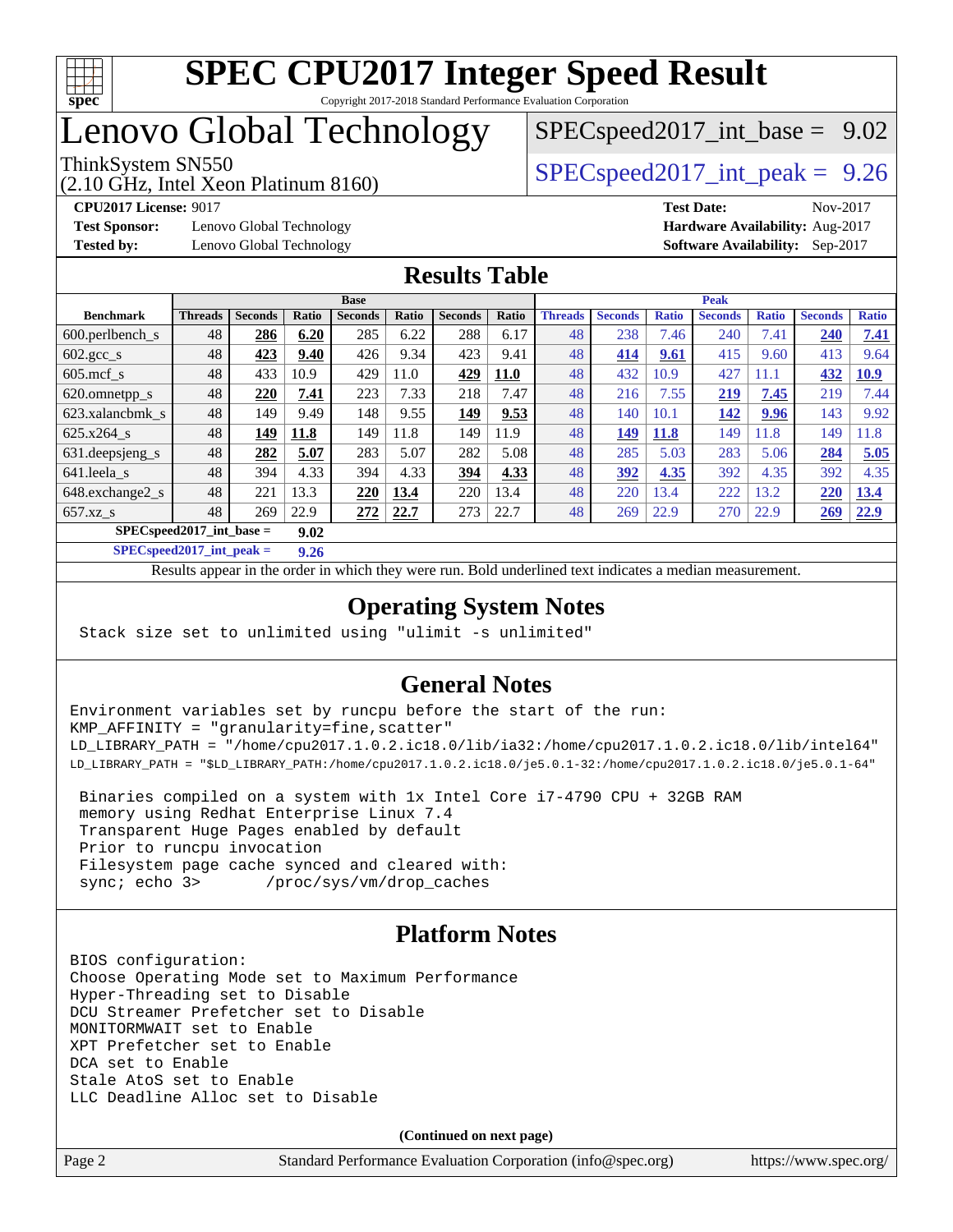

## Lenovo Global Technology

 $SPEC speed2017\_int\_base = 9.02$ 

(2.10 GHz, Intel Xeon Platinum 8160)

ThinkSystem SN550  $SPEC speed2017$  int peak = 9.26

**[Test Sponsor:](http://www.spec.org/auto/cpu2017/Docs/result-fields.html#TestSponsor)** Lenovo Global Technology **[Hardware Availability:](http://www.spec.org/auto/cpu2017/Docs/result-fields.html#HardwareAvailability)** Aug-2017 **[Tested by:](http://www.spec.org/auto/cpu2017/Docs/result-fields.html#Testedby)** Lenovo Global Technology **[Software Availability:](http://www.spec.org/auto/cpu2017/Docs/result-fields.html#SoftwareAvailability)** Sep-2017

**[CPU2017 License:](http://www.spec.org/auto/cpu2017/Docs/result-fields.html#CPU2017License)** 9017 **[Test Date:](http://www.spec.org/auto/cpu2017/Docs/result-fields.html#TestDate)** Nov-2017

### **[Platform Notes \(Continued\)](http://www.spec.org/auto/cpu2017/Docs/result-fields.html#PlatformNotes)**

Page 3 Standard Performance Evaluation Corporation [\(info@spec.org\)](mailto:info@spec.org) <https://www.spec.org/> Sysinfo program /home/cpu2017.1.0.2.ic18.0/bin/sysinfo Rev: r5797 of 2017-06-14 96c45e4568ad54c135fd618bcc091c0f running on SN550 Tue Nov 21 11:45:18 2017 SUT (System Under Test) info as seen by some common utilities. For more information on this section, see <https://www.spec.org/cpu2017/Docs/config.html#sysinfo> From /proc/cpuinfo model name : Intel(R) Xeon(R) Platinum 8160 CPU @ 2.10GHz 2 "physical id"s (chips) 48 "processors" cores, siblings (Caution: counting these is hw and system dependent. The following excerpts from /proc/cpuinfo might not be reliable. Use with caution.) cpu cores : 24 siblings : 24 physical 0: cores 0 1 2 3 4 5 8 9 10 11 12 13 16 17 18 19 20 21 24 25 26 27 28 29 physical 1: cores 0 1 2 3 4 5 8 9 10 11 12 13 16 17 18 19 20 21 24 25 26 27 28 29 From lscpu: Architecture: x86\_64 CPU op-mode(s): 32-bit, 64-bit Byte Order: Little Endian  $CPU(s):$  48 On-line CPU(s) list: 0-47 Thread(s) per core: 1 Core(s) per socket: 24 Socket(s): 2 NUMA node(s): 2 Vendor ID: GenuineIntel CPU family: 6 Model: 85 Model name: Intel(R) Xeon(R) Platinum 8160 CPU @ 2.10GHz Stepping: 4 CPU MHz: 2095.079 BogoMIPS: 4190.15 Virtualization: VT-x L1d cache: 32K L1i cache: 32K L2 cache: 1024K L3 cache: 33792K NUMA node0 CPU(s): 0-23 NUMA node1 CPU(s): 24-47 Flags: fpu vme de pse tsc msr pae mce cx8 apic sep mtrr pge mca cmov pat pse36 clflush dts acpi mmx fxsr sse sse2 ss ht tm pbe syscall nx pdpe1gb rdtscp lm constant\_tsc art arch\_perfmon pebs bts rep\_good nopl xtopology nonstop\_tsc aperfmperf eagerfpu pni pclmulqdq dtes64 monitor ds\_cpl vmx smx est tm2 ssse3 sdbg **(Continued on next page)**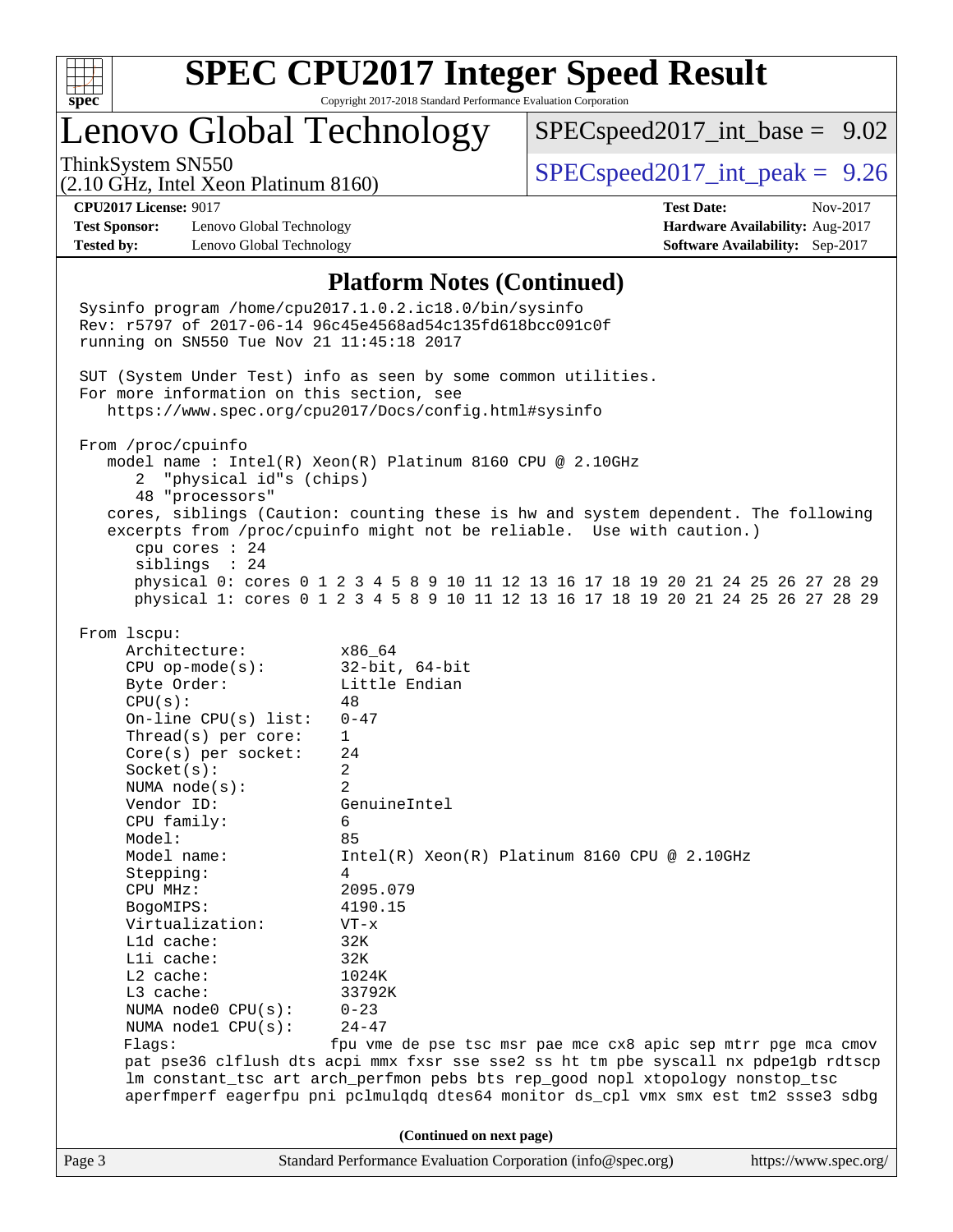

## Lenovo Global Technology

ThinkSystem SN550  $SPEC speed2017$  int peak = 9.26

 $SPEC speed2017\_int\_base = 9.02$ 

### (2.10 GHz, Intel Xeon Platinum 8160)

**[CPU2017 License:](http://www.spec.org/auto/cpu2017/Docs/result-fields.html#CPU2017License)** 9017 **[Test Date:](http://www.spec.org/auto/cpu2017/Docs/result-fields.html#TestDate)** Nov-2017

**[Test Sponsor:](http://www.spec.org/auto/cpu2017/Docs/result-fields.html#TestSponsor)** Lenovo Global Technology **[Hardware Availability:](http://www.spec.org/auto/cpu2017/Docs/result-fields.html#HardwareAvailability)** Aug-2017 **[Tested by:](http://www.spec.org/auto/cpu2017/Docs/result-fields.html#Testedby)** Lenovo Global Technology **[Software Availability:](http://www.spec.org/auto/cpu2017/Docs/result-fields.html#SoftwareAvailability)** Sep-2017

### **[Platform Notes \(Continued\)](http://www.spec.org/auto/cpu2017/Docs/result-fields.html#PlatformNotes)**

 fma cx16 xtpr pdcm pcid dca sse4\_1 sse4\_2 x2apic movbe popcnt tsc\_deadline\_timer aes xsave avx f16c rdrand lahf\_lm abm 3dnowprefetch ida arat epb pln pts dtherm intel\_pt tpr\_shadow vnmi flexpriority ept vpid fsgsbase tsc\_adjust bmi1 hle avx2 smep bmi2 erms invpcid rtm cqm mpx avx512f avx512dq rdseed adx smap clflushopt clwb avx512cd avx512bw avx512vl xsaveopt xsavec xgetbv1 cqm\_llc cqm\_occup\_llc

 /proc/cpuinfo cache data cache size : 33792 KB

 From numactl --hardware WARNING: a numactl 'node' might or might not correspond to a physical chip. available: 2 nodes (0-1)

 node 0 cpus: 0 1 2 3 4 5 6 7 8 9 10 11 12 13 14 15 16 17 18 19 20 21 22 23 node 0 size: 386636 MB

node 0 free: 385463 MB

 node 1 cpus: 24 25 26 27 28 29 30 31 32 33 34 35 36 37 38 39 40 41 42 43 44 45 46 47 node 1 size: 387040 MB node 1 free: 385940 MB

 node distances: node 0 1

 0: 10 21 1: 21 10

From /proc/meminfo

 MemTotal: 792244480 kB HugePages\_Total: 0 Hugepagesize: 2048 kB

 From /etc/\*release\* /etc/\*version\* SuSE-release:

 SUSE Linux Enterprise Server 12 (x86\_64) VERSION = 12

PATCHLEVEL = 2

 # This file is deprecated and will be removed in a future service pack or release. # Please check /etc/os-release for details about this release.

 os-release: NAME="SLES" VERSION="12-SP2"

VERSION\_ID="12.2"

 PRETTY\_NAME="SUSE Linux Enterprise Server 12 SP2" ID="sles"

 ANSI\_COLOR="0;32" CPE\_NAME="cpe:/o:suse:sles:12:sp2"

 uname -a: Linux SN550 4.4.21-69-default #1 SMP Tue Oct 25 10:58:20 UTC 2016 (9464f67) x86\_64 x86\_64 x86\_64 GNU/Linux

**(Continued on next page)**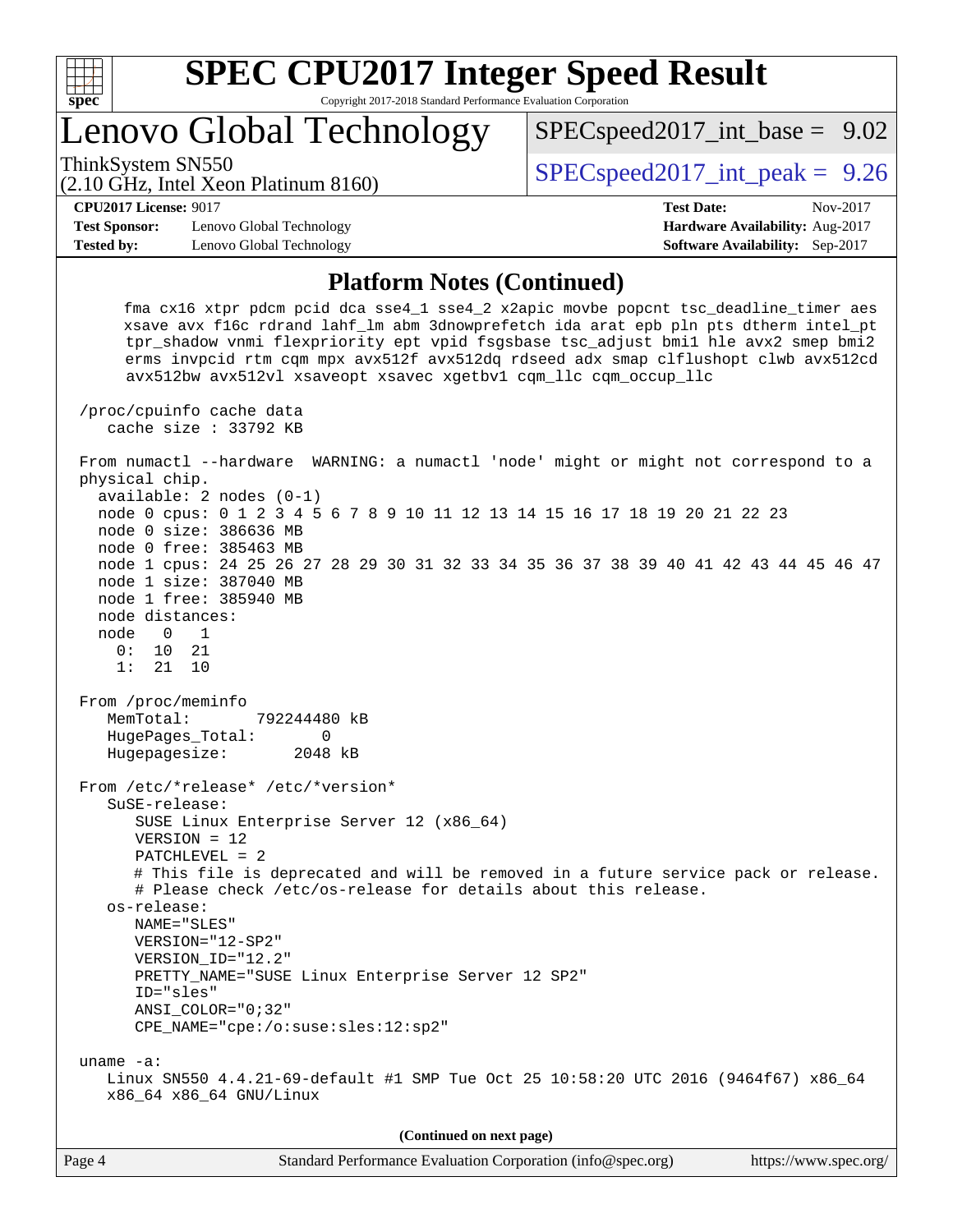

## Lenovo Global Technology

 $SPECspeed2017\_int\_base = 9.02$ 

(2.10 GHz, Intel Xeon Platinum 8160)

ThinkSystem SN550  $SPEC speed2017$  int peak = 9.26

**[Test Sponsor:](http://www.spec.org/auto/cpu2017/Docs/result-fields.html#TestSponsor)** Lenovo Global Technology **[Hardware Availability:](http://www.spec.org/auto/cpu2017/Docs/result-fields.html#HardwareAvailability)** Aug-2017 **[Tested by:](http://www.spec.org/auto/cpu2017/Docs/result-fields.html#Testedby)** Lenovo Global Technology **[Software Availability:](http://www.spec.org/auto/cpu2017/Docs/result-fields.html#SoftwareAvailability)** Sep-2017

**[CPU2017 License:](http://www.spec.org/auto/cpu2017/Docs/result-fields.html#CPU2017License)** 9017 **[Test Date:](http://www.spec.org/auto/cpu2017/Docs/result-fields.html#TestDate)** Nov-2017

### **[Platform Notes \(Continued\)](http://www.spec.org/auto/cpu2017/Docs/result-fields.html#PlatformNotes)**

run-level 3 Nov 21 11:44

 SPEC is set to: /home/cpu2017.1.0.2.ic18.0 Filesystem Type Size Used Avail Use% Mounted on /dev/sda4 xfs 687G 136G 552G 20% /home

 Additional information from dmidecode follows. WARNING: Use caution when you interpret this section. The 'dmidecode' program reads system data which is "intended to allow hardware to be accurately determined", but the intent may not be met, as there are frequent changes to hardware, firmware, and the "DMTF SMBIOS" standard. BIOS Lenovo -[IVE111I-1.01]- 08/11/2017 Memory:

24x Samsung M393A4K40BB2-CTD 32 GB 2 rank 2666

(End of data from sysinfo program)

### **[Compiler Version Notes](http://www.spec.org/auto/cpu2017/Docs/result-fields.html#CompilerVersionNotes)**

| 600.perlbench $s(base)$ 602.gcc $s(base)$ 605.mcf $s(base)$ 625.x264 $s(base)$<br>CC.                                      |                       |
|----------------------------------------------------------------------------------------------------------------------------|-----------------------|
| peak) 657.xz s(base)                                                                                                       |                       |
| icc (ICC) 18.0.0 20170811<br>Copyright (C) 1985-2017 Intel Corporation. All rights reserved.                               |                       |
| 600.perlbench $s$ (peak) 602.gcc $s$ (peak) 605.mcf $s$ (peak) 657.xz $s$ (peak)<br>CC.                                    |                       |
| icc (ICC) 18.0.0 20170811<br>Copyright (C) 1985-2017 Intel Corporation. All rights reserved.                               |                       |
| CXXC 620.omnetpp_s(base) 623.xalancbmk_s(base) 631.deepsjeng_s(base)<br>$641.$ leela $s(base)$                             |                       |
| icpc (ICC) 18.0.0 20170811<br>Copyright (C) 1985-2017 Intel Corporation. All rights reserved.                              |                       |
| CXXC 620.omnetpp $s(\text{peak})$ 623.xalancbmk $s(\text{peak})$ 631.deepsjeng $s(\text{peak})$<br>$641.$ leela $s$ (peak) |                       |
| (Continued on next page)                                                                                                   |                       |
| Page 5<br>Standard Performance Evaluation Corporation (info@spec.org)                                                      | https://www.spec.org/ |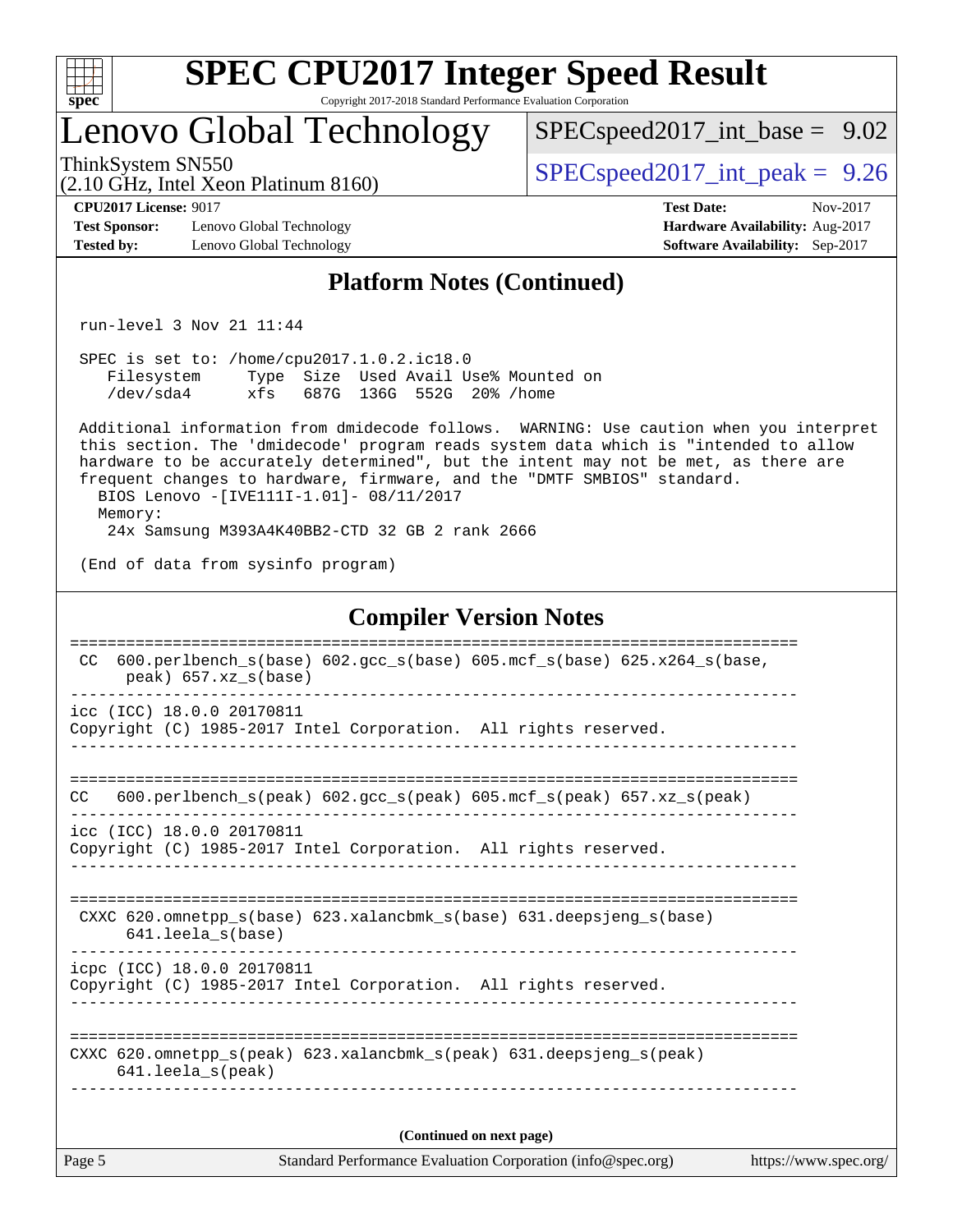

## Lenovo Global Technology

 $SPEC speed2017\_int\_base = 9.02$ 

(2.10 GHz, Intel Xeon Platinum 8160)

ThinkSystem SN550  $SPEC speed2017$  int peak = 9.26

**[Test Sponsor:](http://www.spec.org/auto/cpu2017/Docs/result-fields.html#TestSponsor)** Lenovo Global Technology **[Hardware Availability:](http://www.spec.org/auto/cpu2017/Docs/result-fields.html#HardwareAvailability)** Aug-2017 **[Tested by:](http://www.spec.org/auto/cpu2017/Docs/result-fields.html#Testedby)** Lenovo Global Technology **[Software Availability:](http://www.spec.org/auto/cpu2017/Docs/result-fields.html#SoftwareAvailability)** Sep-2017

**[CPU2017 License:](http://www.spec.org/auto/cpu2017/Docs/result-fields.html#CPU2017License)** 9017 **[Test Date:](http://www.spec.org/auto/cpu2017/Docs/result-fields.html#TestDate)** Nov-2017

### **[Compiler Version Notes \(Continued\)](http://www.spec.org/auto/cpu2017/Docs/result-fields.html#CompilerVersionNotes)**

| icpc (ICC) 18.0.0 20170811<br>Copyright (C) 1985-2017 Intel Corporation. All rights reserved.    |  |
|--------------------------------------------------------------------------------------------------|--|
| FC 648.exchange2 s(base, peak)                                                                   |  |
| ifort (IFORT) 18.0.0 20170811<br>Copyright (C) 1985-2017 Intel Corporation. All rights reserved. |  |

### **[Base Compiler Invocation](http://www.spec.org/auto/cpu2017/Docs/result-fields.html#BaseCompilerInvocation)**

[C benchmarks](http://www.spec.org/auto/cpu2017/Docs/result-fields.html#Cbenchmarks):

[icc](http://www.spec.org/cpu2017/results/res2017q4/cpu2017-20171127-01087.flags.html#user_CCbase_intel_icc_18.0_66fc1ee009f7361af1fbd72ca7dcefbb700085f36577c54f309893dd4ec40d12360134090235512931783d35fd58c0460139e722d5067c5574d8eaf2b3e37e92)

[C++ benchmarks:](http://www.spec.org/auto/cpu2017/Docs/result-fields.html#CXXbenchmarks) [icpc](http://www.spec.org/cpu2017/results/res2017q4/cpu2017-20171127-01087.flags.html#user_CXXbase_intel_icpc_18.0_c510b6838c7f56d33e37e94d029a35b4a7bccf4766a728ee175e80a419847e808290a9b78be685c44ab727ea267ec2f070ec5dc83b407c0218cded6866a35d07)

[Fortran benchmarks](http://www.spec.org/auto/cpu2017/Docs/result-fields.html#Fortranbenchmarks): [ifort](http://www.spec.org/cpu2017/results/res2017q4/cpu2017-20171127-01087.flags.html#user_FCbase_intel_ifort_18.0_8111460550e3ca792625aed983ce982f94888b8b503583aa7ba2b8303487b4d8a21a13e7191a45c5fd58ff318f48f9492884d4413fa793fd88dd292cad7027ca)

## **[Base Portability Flags](http://www.spec.org/auto/cpu2017/Docs/result-fields.html#BasePortabilityFlags)**

 600.perlbench\_s: [-DSPEC\\_LP64](http://www.spec.org/cpu2017/results/res2017q4/cpu2017-20171127-01087.flags.html#b600.perlbench_s_basePORTABILITY_DSPEC_LP64) [-DSPEC\\_LINUX\\_X64](http://www.spec.org/cpu2017/results/res2017q4/cpu2017-20171127-01087.flags.html#b600.perlbench_s_baseCPORTABILITY_DSPEC_LINUX_X64) 602.gcc\_s: [-DSPEC\\_LP64](http://www.spec.org/cpu2017/results/res2017q4/cpu2017-20171127-01087.flags.html#suite_basePORTABILITY602_gcc_s_DSPEC_LP64) 605.mcf\_s: [-DSPEC\\_LP64](http://www.spec.org/cpu2017/results/res2017q4/cpu2017-20171127-01087.flags.html#suite_basePORTABILITY605_mcf_s_DSPEC_LP64) 620.omnetpp\_s: [-DSPEC\\_LP64](http://www.spec.org/cpu2017/results/res2017q4/cpu2017-20171127-01087.flags.html#suite_basePORTABILITY620_omnetpp_s_DSPEC_LP64) 623.xalancbmk\_s: [-DSPEC\\_LP64](http://www.spec.org/cpu2017/results/res2017q4/cpu2017-20171127-01087.flags.html#suite_basePORTABILITY623_xalancbmk_s_DSPEC_LP64) [-DSPEC\\_LINUX](http://www.spec.org/cpu2017/results/res2017q4/cpu2017-20171127-01087.flags.html#b623.xalancbmk_s_baseCXXPORTABILITY_DSPEC_LINUX) 625.x264\_s: [-DSPEC\\_LP64](http://www.spec.org/cpu2017/results/res2017q4/cpu2017-20171127-01087.flags.html#suite_basePORTABILITY625_x264_s_DSPEC_LP64) 631.deepsjeng\_s: [-DSPEC\\_LP64](http://www.spec.org/cpu2017/results/res2017q4/cpu2017-20171127-01087.flags.html#suite_basePORTABILITY631_deepsjeng_s_DSPEC_LP64) 641.leela\_s: [-DSPEC\\_LP64](http://www.spec.org/cpu2017/results/res2017q4/cpu2017-20171127-01087.flags.html#suite_basePORTABILITY641_leela_s_DSPEC_LP64) 648.exchange2\_s: [-DSPEC\\_LP64](http://www.spec.org/cpu2017/results/res2017q4/cpu2017-20171127-01087.flags.html#suite_basePORTABILITY648_exchange2_s_DSPEC_LP64) 657.xz\_s: [-DSPEC\\_LP64](http://www.spec.org/cpu2017/results/res2017q4/cpu2017-20171127-01087.flags.html#suite_basePORTABILITY657_xz_s_DSPEC_LP64)

## **[Base Optimization Flags](http://www.spec.org/auto/cpu2017/Docs/result-fields.html#BaseOptimizationFlags)**

[C benchmarks](http://www.spec.org/auto/cpu2017/Docs/result-fields.html#Cbenchmarks):

```
-Wl,-z,muldefs -xCORE-AVX512 -ipo -O3 -no-prec-div
-qopt-mem-layout-trans=3 -qopenmp -DSPEC_OPENMP
-L/usr/local/je5.0.1-64/lib -ljemalloc
```
**(Continued on next page)**

| Page 6 | Standard Performance Evaluation Corporation (info@spec.org) | https://www.spec.org/ |
|--------|-------------------------------------------------------------|-----------------------|
|--------|-------------------------------------------------------------|-----------------------|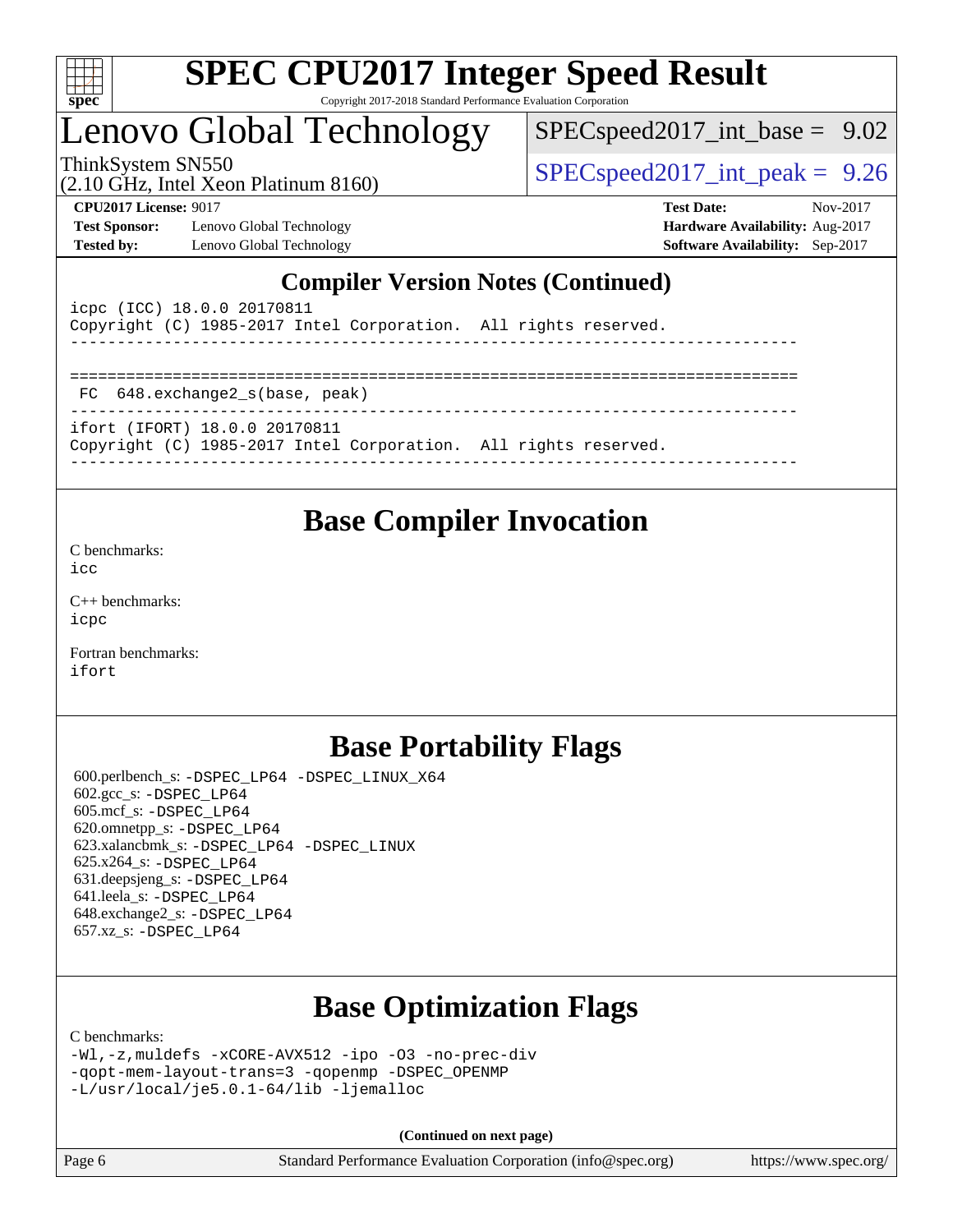

## Lenovo Global Technology

 $SPECspeed2017\_int\_base = 9.02$ 

(2.10 GHz, Intel Xeon Platinum 8160)

ThinkSystem SN550  $SPEC speed2017$  int peak = 9.26

**[Test Sponsor:](http://www.spec.org/auto/cpu2017/Docs/result-fields.html#TestSponsor)** Lenovo Global Technology **[Hardware Availability:](http://www.spec.org/auto/cpu2017/Docs/result-fields.html#HardwareAvailability)** Aug-2017 **[Tested by:](http://www.spec.org/auto/cpu2017/Docs/result-fields.html#Testedby)** Lenovo Global Technology **[Software Availability:](http://www.spec.org/auto/cpu2017/Docs/result-fields.html#SoftwareAvailability)** Sep-2017

**[CPU2017 License:](http://www.spec.org/auto/cpu2017/Docs/result-fields.html#CPU2017License)** 9017 **[Test Date:](http://www.spec.org/auto/cpu2017/Docs/result-fields.html#TestDate)** Nov-2017

## **[Base Optimization Flags \(Continued\)](http://www.spec.org/auto/cpu2017/Docs/result-fields.html#BaseOptimizationFlags)**

[C++ benchmarks:](http://www.spec.org/auto/cpu2017/Docs/result-fields.html#CXXbenchmarks)

[-Wl,-z,muldefs](http://www.spec.org/cpu2017/results/res2017q4/cpu2017-20171127-01087.flags.html#user_CXXbase_link_force_multiple1_b4cbdb97b34bdee9ceefcfe54f4c8ea74255f0b02a4b23e853cdb0e18eb4525ac79b5a88067c842dd0ee6996c24547a27a4b99331201badda8798ef8a743f577) [-xCORE-AVX512](http://www.spec.org/cpu2017/results/res2017q4/cpu2017-20171127-01087.flags.html#user_CXXbase_f-xCORE-AVX512) [-ipo](http://www.spec.org/cpu2017/results/res2017q4/cpu2017-20171127-01087.flags.html#user_CXXbase_f-ipo) [-O3](http://www.spec.org/cpu2017/results/res2017q4/cpu2017-20171127-01087.flags.html#user_CXXbase_f-O3) [-no-prec-div](http://www.spec.org/cpu2017/results/res2017q4/cpu2017-20171127-01087.flags.html#user_CXXbase_f-no-prec-div) [-qopt-mem-layout-trans=3](http://www.spec.org/cpu2017/results/res2017q4/cpu2017-20171127-01087.flags.html#user_CXXbase_f-qopt-mem-layout-trans_de80db37974c74b1f0e20d883f0b675c88c3b01e9d123adea9b28688d64333345fb62bc4a798493513fdb68f60282f9a726aa07f478b2f7113531aecce732043) [-L/usr/local/je5.0.1-64/lib](http://www.spec.org/cpu2017/results/res2017q4/cpu2017-20171127-01087.flags.html#user_CXXbase_jemalloc_link_path64_4b10a636b7bce113509b17f3bd0d6226c5fb2346b9178c2d0232c14f04ab830f976640479e5c33dc2bcbbdad86ecfb6634cbbd4418746f06f368b512fced5394) [-ljemalloc](http://www.spec.org/cpu2017/results/res2017q4/cpu2017-20171127-01087.flags.html#user_CXXbase_jemalloc_link_lib_d1249b907c500fa1c0672f44f562e3d0f79738ae9e3c4a9c376d49f265a04b9c99b167ecedbf6711b3085be911c67ff61f150a17b3472be731631ba4d0471706)

[Fortran benchmarks](http://www.spec.org/auto/cpu2017/Docs/result-fields.html#Fortranbenchmarks):

[-Wl,-z,muldefs](http://www.spec.org/cpu2017/results/res2017q4/cpu2017-20171127-01087.flags.html#user_FCbase_link_force_multiple1_b4cbdb97b34bdee9ceefcfe54f4c8ea74255f0b02a4b23e853cdb0e18eb4525ac79b5a88067c842dd0ee6996c24547a27a4b99331201badda8798ef8a743f577) [-xCORE-AVX512](http://www.spec.org/cpu2017/results/res2017q4/cpu2017-20171127-01087.flags.html#user_FCbase_f-xCORE-AVX512) [-ipo](http://www.spec.org/cpu2017/results/res2017q4/cpu2017-20171127-01087.flags.html#user_FCbase_f-ipo) [-O3](http://www.spec.org/cpu2017/results/res2017q4/cpu2017-20171127-01087.flags.html#user_FCbase_f-O3) [-no-prec-div](http://www.spec.org/cpu2017/results/res2017q4/cpu2017-20171127-01087.flags.html#user_FCbase_f-no-prec-div) [-qopt-mem-layout-trans=3](http://www.spec.org/cpu2017/results/res2017q4/cpu2017-20171127-01087.flags.html#user_FCbase_f-qopt-mem-layout-trans_de80db37974c74b1f0e20d883f0b675c88c3b01e9d123adea9b28688d64333345fb62bc4a798493513fdb68f60282f9a726aa07f478b2f7113531aecce732043) [-nostandard-realloc-lhs](http://www.spec.org/cpu2017/results/res2017q4/cpu2017-20171127-01087.flags.html#user_FCbase_f_2003_std_realloc_82b4557e90729c0f113870c07e44d33d6f5a304b4f63d4c15d2d0f1fab99f5daaed73bdb9275d9ae411527f28b936061aa8b9c8f2d63842963b95c9dd6426b8a) [-align array32byte](http://www.spec.org/cpu2017/results/res2017q4/cpu2017-20171127-01087.flags.html#user_FCbase_align_array32byte_b982fe038af199962ba9a80c053b8342c548c85b40b8e86eb3cc33dee0d7986a4af373ac2d51c3f7cf710a18d62fdce2948f201cd044323541f22fc0fffc51b6) [-L/usr/local/je5.0.1-64/lib](http://www.spec.org/cpu2017/results/res2017q4/cpu2017-20171127-01087.flags.html#user_FCbase_jemalloc_link_path64_4b10a636b7bce113509b17f3bd0d6226c5fb2346b9178c2d0232c14f04ab830f976640479e5c33dc2bcbbdad86ecfb6634cbbd4418746f06f368b512fced5394) [-ljemalloc](http://www.spec.org/cpu2017/results/res2017q4/cpu2017-20171127-01087.flags.html#user_FCbase_jemalloc_link_lib_d1249b907c500fa1c0672f44f562e3d0f79738ae9e3c4a9c376d49f265a04b9c99b167ecedbf6711b3085be911c67ff61f150a17b3472be731631ba4d0471706)

## **[Base Other Flags](http://www.spec.org/auto/cpu2017/Docs/result-fields.html#BaseOtherFlags)**

[C benchmarks](http://www.spec.org/auto/cpu2017/Docs/result-fields.html#Cbenchmarks):  $-m64$   $-std=cl1$ 

[C++ benchmarks:](http://www.spec.org/auto/cpu2017/Docs/result-fields.html#CXXbenchmarks) [-m64](http://www.spec.org/cpu2017/results/res2017q4/cpu2017-20171127-01087.flags.html#user_CXXbase_intel_intel64_18.0_af43caccfc8ded86e7699f2159af6efc7655f51387b94da716254467f3c01020a5059329e2569e4053f409e7c9202a7efc638f7a6d1ffb3f52dea4a3e31d82ab)

[Fortran benchmarks](http://www.spec.org/auto/cpu2017/Docs/result-fields.html#Fortranbenchmarks):  $-m64$ 

## **[Peak Compiler Invocation](http://www.spec.org/auto/cpu2017/Docs/result-fields.html#PeakCompilerInvocation)**

[C benchmarks](http://www.spec.org/auto/cpu2017/Docs/result-fields.html#Cbenchmarks): [icc](http://www.spec.org/cpu2017/results/res2017q4/cpu2017-20171127-01087.flags.html#user_CCpeak_intel_icc_18.0_66fc1ee009f7361af1fbd72ca7dcefbb700085f36577c54f309893dd4ec40d12360134090235512931783d35fd58c0460139e722d5067c5574d8eaf2b3e37e92)

[C++ benchmarks:](http://www.spec.org/auto/cpu2017/Docs/result-fields.html#CXXbenchmarks) [icpc](http://www.spec.org/cpu2017/results/res2017q4/cpu2017-20171127-01087.flags.html#user_CXXpeak_intel_icpc_18.0_c510b6838c7f56d33e37e94d029a35b4a7bccf4766a728ee175e80a419847e808290a9b78be685c44ab727ea267ec2f070ec5dc83b407c0218cded6866a35d07)

[Fortran benchmarks](http://www.spec.org/auto/cpu2017/Docs/result-fields.html#Fortranbenchmarks): [ifort](http://www.spec.org/cpu2017/results/res2017q4/cpu2017-20171127-01087.flags.html#user_FCpeak_intel_ifort_18.0_8111460550e3ca792625aed983ce982f94888b8b503583aa7ba2b8303487b4d8a21a13e7191a45c5fd58ff318f48f9492884d4413fa793fd88dd292cad7027ca)

## **[Peak Portability Flags](http://www.spec.org/auto/cpu2017/Docs/result-fields.html#PeakPortabilityFlags)**

 600.perlbench\_s: [-DSPEC\\_LP64](http://www.spec.org/cpu2017/results/res2017q4/cpu2017-20171127-01087.flags.html#b600.perlbench_s_peakPORTABILITY_DSPEC_LP64) [-DSPEC\\_LINUX\\_X64](http://www.spec.org/cpu2017/results/res2017q4/cpu2017-20171127-01087.flags.html#b600.perlbench_s_peakCPORTABILITY_DSPEC_LINUX_X64) 602.gcc\_s: [-DSPEC\\_LP64](http://www.spec.org/cpu2017/results/res2017q4/cpu2017-20171127-01087.flags.html#suite_peakPORTABILITY602_gcc_s_DSPEC_LP64) 605.mcf\_s: [-DSPEC\\_LP64](http://www.spec.org/cpu2017/results/res2017q4/cpu2017-20171127-01087.flags.html#suite_peakPORTABILITY605_mcf_s_DSPEC_LP64) 620.omnetpp\_s: [-DSPEC\\_LP64](http://www.spec.org/cpu2017/results/res2017q4/cpu2017-20171127-01087.flags.html#suite_peakPORTABILITY620_omnetpp_s_DSPEC_LP64)

**(Continued on next page)**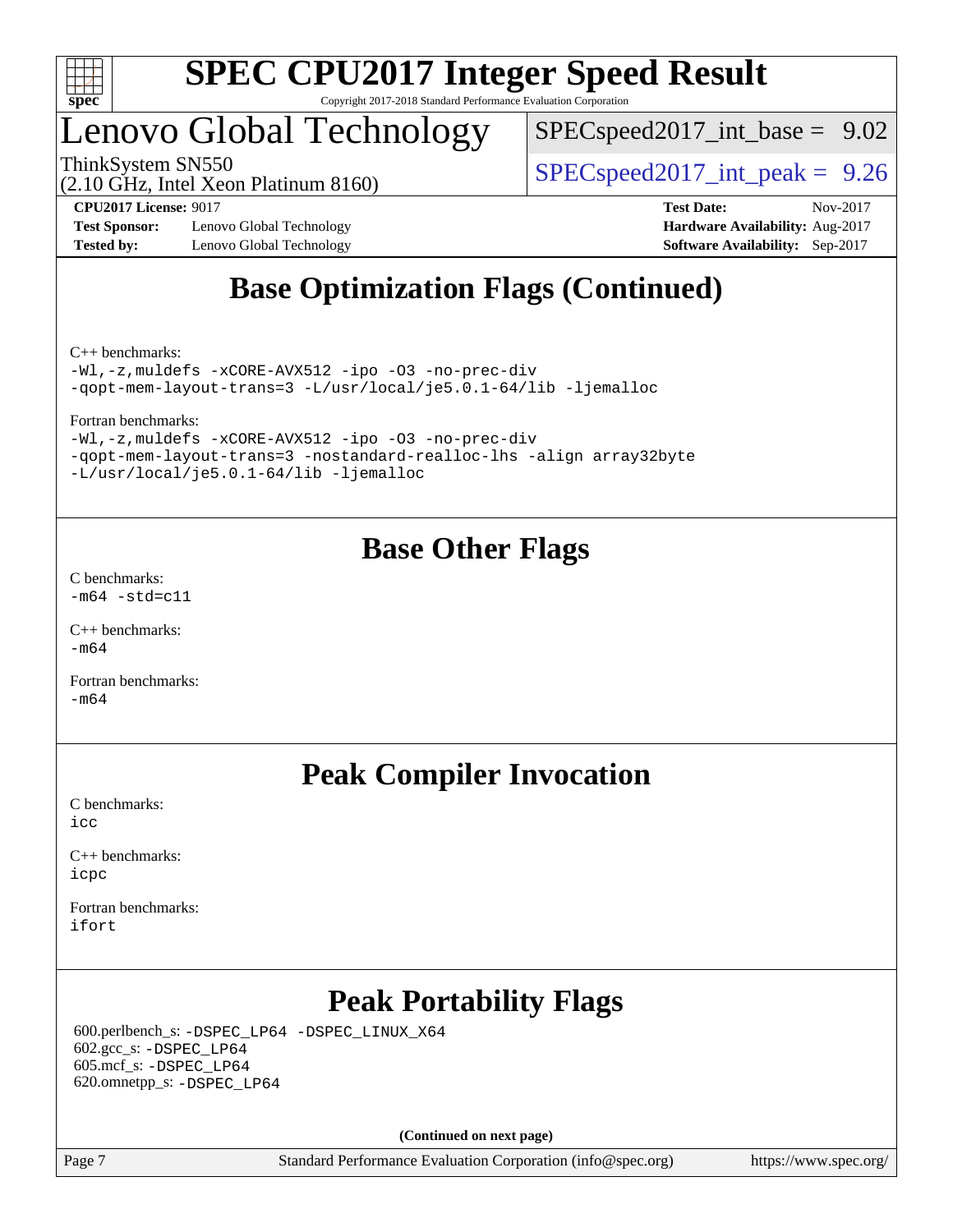

## Lenovo Global Technology

 $SPEC speed2017\_int\_base = 9.02$ 

(2.10 GHz, Intel Xeon Platinum 8160)

ThinkSystem SN550  $SPEC speed2017$  int peak = 9.26

**[Test Sponsor:](http://www.spec.org/auto/cpu2017/Docs/result-fields.html#TestSponsor)** Lenovo Global Technology **[Hardware Availability:](http://www.spec.org/auto/cpu2017/Docs/result-fields.html#HardwareAvailability)** Aug-2017 **[Tested by:](http://www.spec.org/auto/cpu2017/Docs/result-fields.html#Testedby)** Lenovo Global Technology **[Software Availability:](http://www.spec.org/auto/cpu2017/Docs/result-fields.html#SoftwareAvailability)** Sep-2017

**[CPU2017 License:](http://www.spec.org/auto/cpu2017/Docs/result-fields.html#CPU2017License)** 9017 **[Test Date:](http://www.spec.org/auto/cpu2017/Docs/result-fields.html#TestDate)** Nov-2017

## **[Peak Portability Flags \(Continued\)](http://www.spec.org/auto/cpu2017/Docs/result-fields.html#PeakPortabilityFlags)**

 623.xalancbmk\_s: [-D\\_FILE\\_OFFSET\\_BITS=64](http://www.spec.org/cpu2017/results/res2017q4/cpu2017-20171127-01087.flags.html#user_peakPORTABILITY623_xalancbmk_s_file_offset_bits_64_5ae949a99b284ddf4e95728d47cb0843d81b2eb0e18bdfe74bbf0f61d0b064f4bda2f10ea5eb90e1dcab0e84dbc592acfc5018bc955c18609f94ddb8d550002c) [-DSPEC\\_LINUX](http://www.spec.org/cpu2017/results/res2017q4/cpu2017-20171127-01087.flags.html#b623.xalancbmk_s_peakCXXPORTABILITY_DSPEC_LINUX) 625.x264\_s: [-DSPEC\\_LP64](http://www.spec.org/cpu2017/results/res2017q4/cpu2017-20171127-01087.flags.html#suite_peakPORTABILITY625_x264_s_DSPEC_LP64) 631.deepsjeng\_s: [-DSPEC\\_LP64](http://www.spec.org/cpu2017/results/res2017q4/cpu2017-20171127-01087.flags.html#suite_peakPORTABILITY631_deepsjeng_s_DSPEC_LP64) 641.leela\_s: [-DSPEC\\_LP64](http://www.spec.org/cpu2017/results/res2017q4/cpu2017-20171127-01087.flags.html#suite_peakPORTABILITY641_leela_s_DSPEC_LP64) 648.exchange2\_s: [-DSPEC\\_LP64](http://www.spec.org/cpu2017/results/res2017q4/cpu2017-20171127-01087.flags.html#suite_peakPORTABILITY648_exchange2_s_DSPEC_LP64) 657.xz\_s: [-DSPEC\\_LP64](http://www.spec.org/cpu2017/results/res2017q4/cpu2017-20171127-01087.flags.html#suite_peakPORTABILITY657_xz_s_DSPEC_LP64)

## **[Peak Optimization Flags](http://www.spec.org/auto/cpu2017/Docs/result-fields.html#PeakOptimizationFlags)**

[C benchmarks](http://www.spec.org/auto/cpu2017/Docs/result-fields.html#Cbenchmarks):

```
600.perlbench_s: -W1, -z, muldefs -prof-gen(pass 1)-prof-use(pass 2) -02
-xCORE-AVX512 -qopt-mem-layout-trans=3 -ipo -O3
-no-prec-div -DSPEC_SUPPRESS_OPENMP -qopenmp
-DSPEC_OPENMP -fno-strict-overflow
-L/usr/local/je5.0.1-64/lib -ljemalloc
 602.gcc_s: -Wl,-z,muldefs -prof-gen(pass 1) -prof-use(pass 2) -O2
-xCORE-AVX512 -qopt-mem-layout-trans=3 -ipo -O3
-no-prec-div -DSPEC_SUPPRESS_OPENMP -qopenmp
-DSPEC_OPENMP -L/usr/local/je5.0.1-64/lib -ljemalloc
 605.mcf_s: -Wl,-z,muldefs -prof-gen(pass 1) -prof-use(pass 2) -ipo
-xCORE-AVX512 -O3 -no-prec-div -qopt-mem-layout-trans=3
-DSPEC_SUPPRESS_OPENMP -qopenmp -DSPEC_OPENMP
-L/usr/local/je5.0.1-64/lib -ljemalloc
 625.x264_s: -Wl,-z,muldefs -xCORE-AVX512 -ipo -O3 -no-prec-div
-qopt-mem-layout-trans=3 -qopenmp -DSPEC_OPENMP
-L/usr/local/je5.0.1-64/lib -ljemalloc
 657.xz_s: Same as 602.gcc_s
C++ benchmarks: 
 620.omnetpp_s: -Wl,-z,muldefs -prof-gen(pass 1) -prof-use(pass 2) -ipo
-xCORE-AVX512 -O3 -no-prec-div -qopt-mem-layout-trans=3
-DSPEC_SUPPRESS_OPENMP -qopenmp -DSPEC_OPENMP
-L/usr/local/je5.0.1-64/lib -ljemalloc
 623.xalancbmk_s: -L/opt/intel/compilers_and_libraries_2018/linux/lib/ia32
-Wl,-z,muldefs -prof-gen(pass 1) -prof-use(pass 2) -ipo
-xCORE-AVX512 -O3 -no-prec-div -qopt-mem-layout-trans=3
-DSPEC_SUPPRESS_OPENMP -qopenmp -DSPEC_OPENMP
                                     (Continued on next page)
```